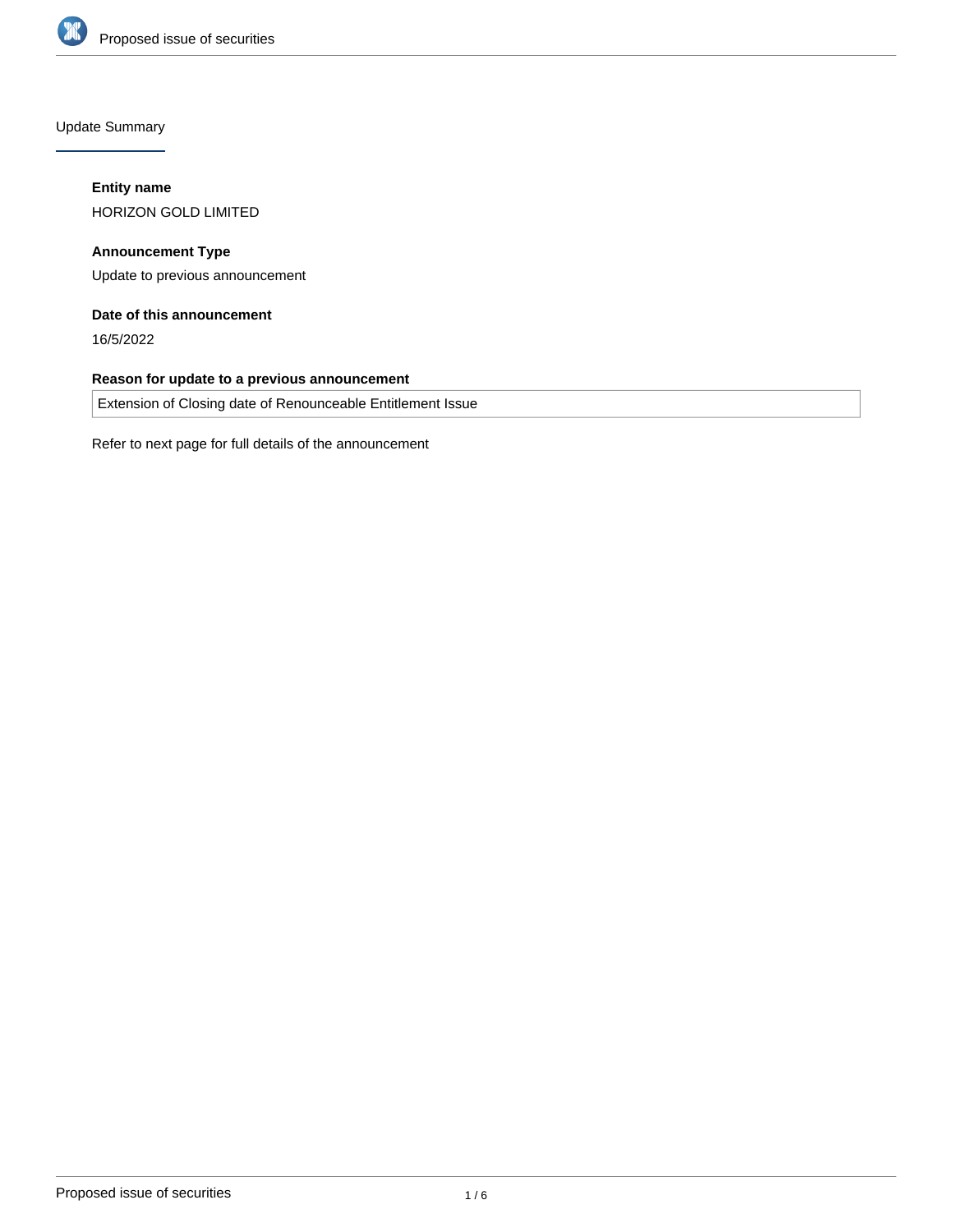

#### Part 1 - Entity and announcement details

### **1.1 Name of +Entity**

## HORIZON GOLD LIMITED

We (the entity named above) give ASX the following information about a proposed issue of +securities and, if ASX agrees to +quote any of the +securities (including any rights) on a +deferred settlement basis, we agree to the matters set out in Appendix 3B of the ASX Listing Rules.

If the +securities are being offered under a +disclosure document or +PDS and are intended to be quoted on ASX, we also apply for quotation of all of the +securities that may be issued under the +disclosure document or +PDS on the terms set out in Appendix 2A of the ASX Listing Rules (on the understanding that once the final number of +securities issued under the +disclosure document or +PDS is known, in accordance with Listing Rule 3.10.3C, we will complete and lodge with ASX an Appendix 2A online form notifying ASX of their issue and applying for their quotation).

#### **1.2 Registered Number Type**

## **Registration Number**

ABN

27614175923

### **1.3 ASX issuer code**

**HRN** 

#### **1.4 The announcement is**

Update/amendment to previous announcement

### **1.4a Reason for update to a previous announcement**

Extension of Closing date of Renounceable Entitlement Issue

### **1.4b Date of previous announcement to this update**

28/4/2022

## **1.5 Date of this announcement**

16/5/2022

### **1.6 The Proposed issue is:**

A standard +pro rata issue (non-renounceable or renounceable)

### **1.6a The proposed standard +pro rata issue is:**

 $<sup>•</sup>$  + Renounceable</sup>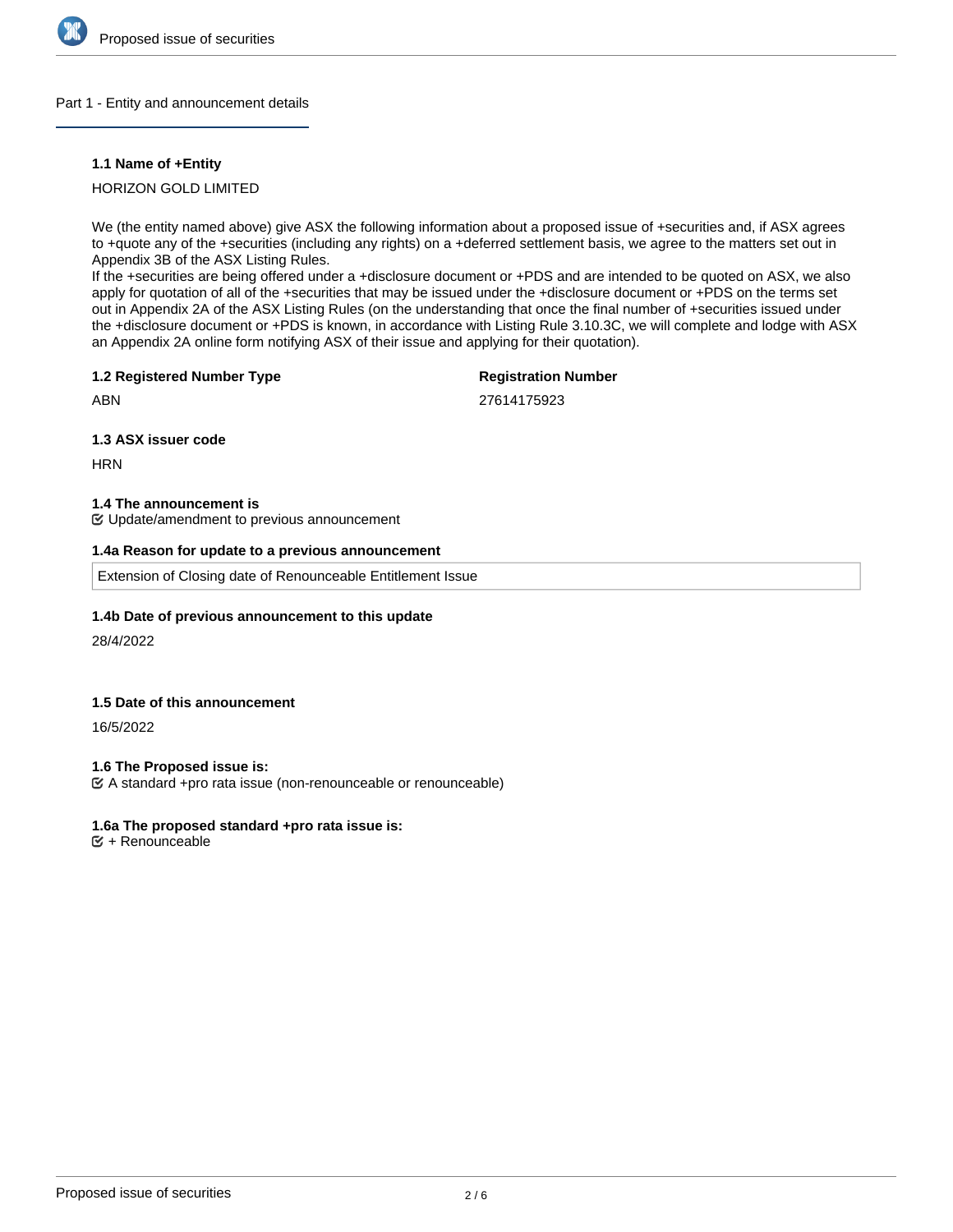

Part 3 - Details of proposed entitlement offer issue

Part 3A - Conditions

**3A.1 Do any external approvals need to be obtained or other conditions satisfied before the entitlement offer can proceed on an unconditional basis?**

No

Part 3B - Offer details

**Class or classes of +securities that will participate in the proposed issue and class or classes of +securities proposed to be issued**

**ASX +security code and description**

HRN : ORDINARY FULLY PAID

**Is the proposed security a 'New class' (+securities in a class that is not yet quoted or recorded by ASX) or an 'Existing class' (additional securities in a class that is already quoted or recorded by ASX)?** Existing class

**Will the proposed issue of this +security include an offer of attaching +securities?**  $\mathfrak{S}$  No  $\mathfrak{S}$  No  $\mathfrak{S}$  No

**If the entity has quoted company options, do the terms entitle option holders to participate on exercise?**

Details of +securities proposed to be issued

### **ASX +security code and description**

HRN : ORDINARY FULLY PAID

**ISIN Code (if Issuer is a foreign company and +securities are non CDIs)**

**ISIN Code for the tradable rights created under a renounceable right issue (if Issuer is foreign company and +securities are non CDIs)**

**Offer ratio (ratio to existing holdings at which the proposed +securities will be issued)**

**The quantity of additional +securities For a given quantity of +securities to be issued** 10 **held** 52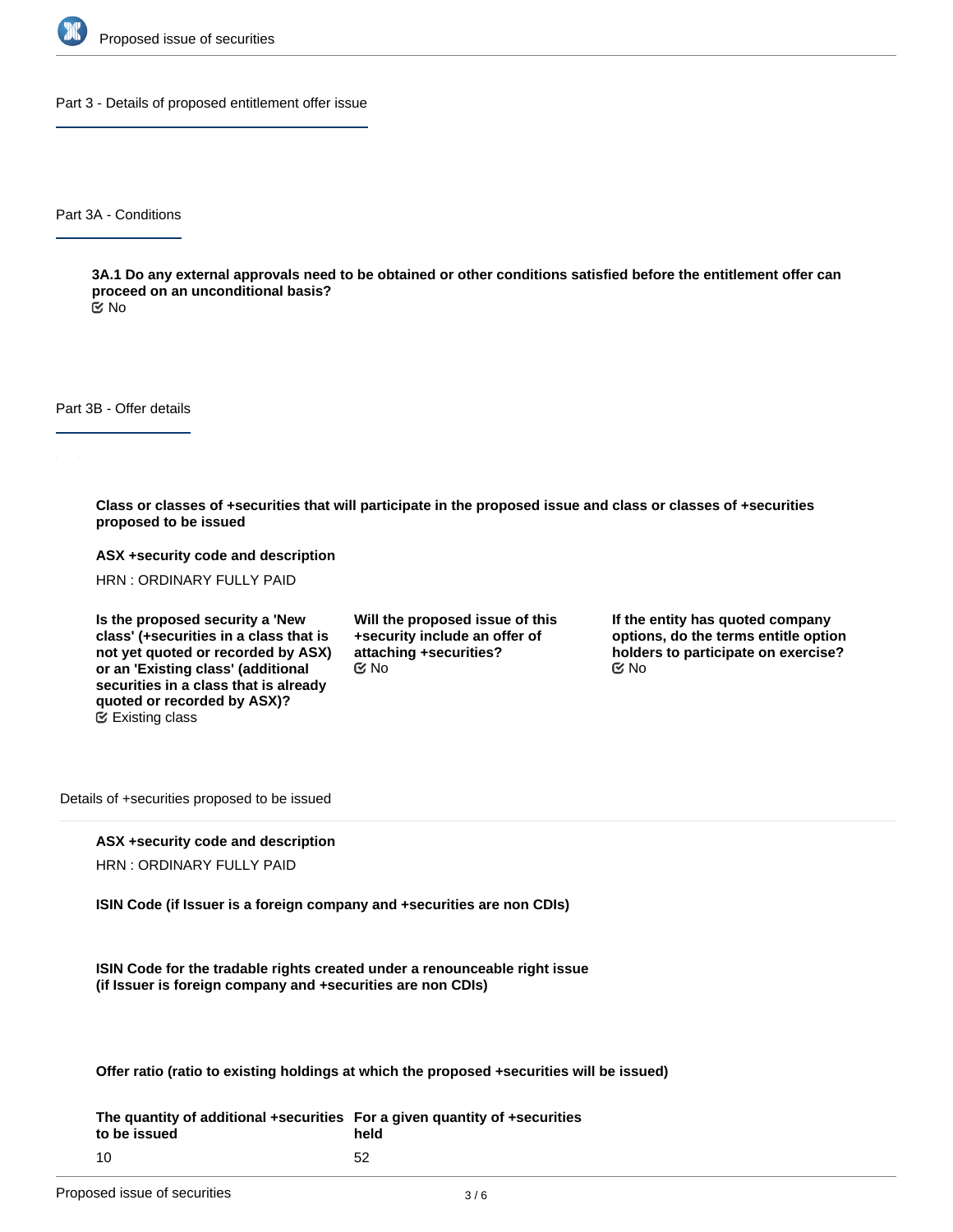| What will be done with fractional<br>entitlements?                                        | Maximum number of +securities<br>proposed to be issued (subject to<br>rounding) |
|-------------------------------------------------------------------------------------------|---------------------------------------------------------------------------------|
| Fractions rounded down to the nearest 20,517,695<br>whole number or fractions disregarded |                                                                                 |

## **Offer price details for retail security holders**

| In what currency will the offer be | What is the offer price per +security |
|------------------------------------|---------------------------------------|
| made?                              | for the retail offer?                 |
| AUD - Australian Dollar            | AUD 0.35000                           |

**Oversubscription & Scale back details**

**Will individual +security holders be permitted to apply for more than their entitlement (i.e. to over-subscribe)?** No

**Will a scale back be applied if the offer is over-subscribed?** No

**Will these +securities rank equally in all respects from their issue date with the existing issued +securities in that class?** Yes

**3C.5 Date on which offer documents will be sent to +security holders**

# Part 3C - Timetable

**3C.1 +Record date** 3/5/2022

**3C.2 Ex date** 2/5/2022

**3C.3 Date rights trading commences** 2/5/2022

**3C.4 Record date** 3/5/2022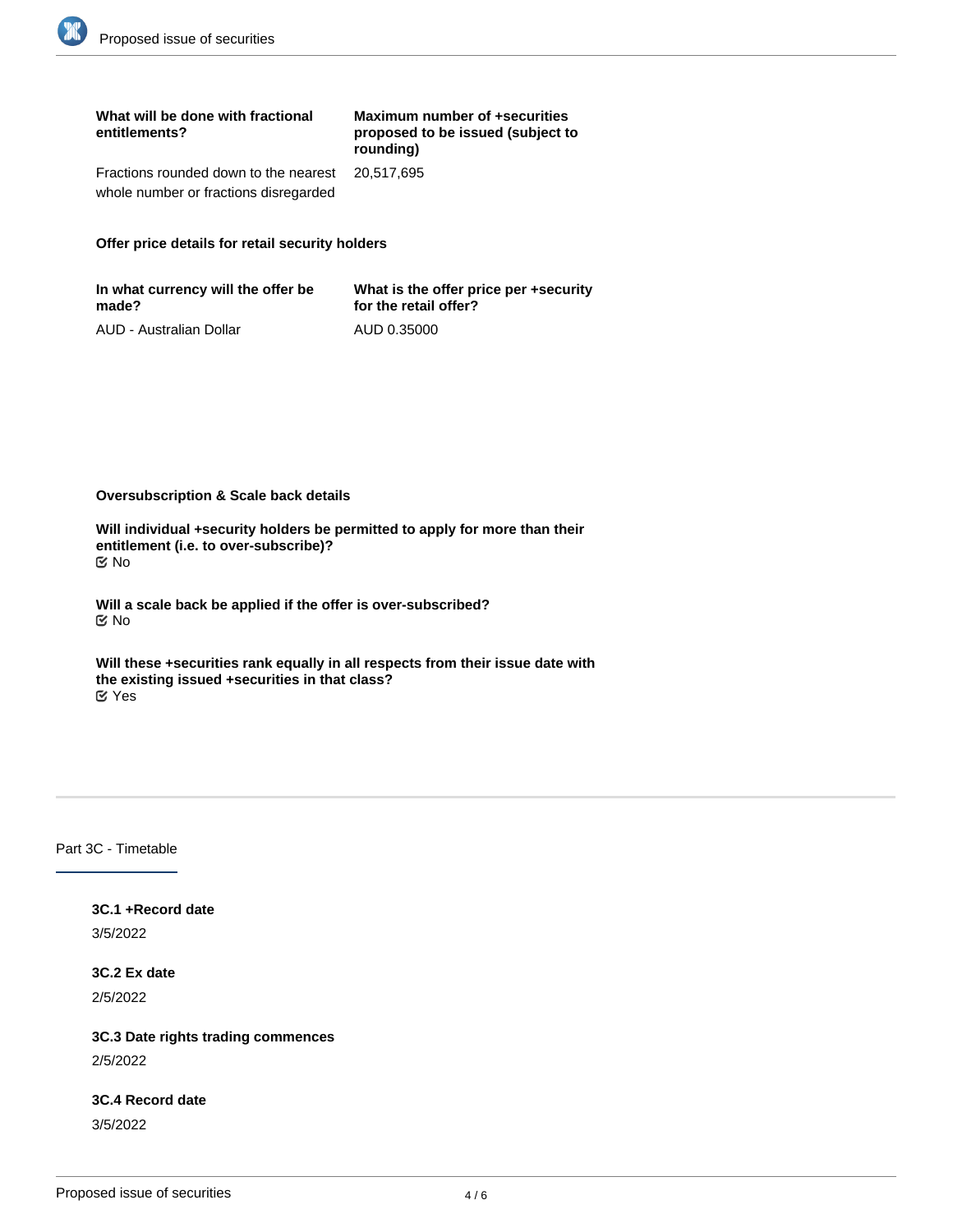

# **3C.5 Date on which offer documents will be sent to +security holders entitled to participate in the +pro rata issue**

6/5/2022

## **3C.6 Offer closing date**

31/5/2022

**3C.7 Last day to extend the offer closing date** 26/5/2022

#### **3C.8 Date rights trading ends**

13/5/2022

# **3C.9 Trading in new +securities commences on a deferred settlement basis**

16/5/2022

**3C.11 +Issue date and last day for entity to announce results of +pro rata issue**

7/6/2022

**3C.12 Date trading starts on a normal T+2 basis** 8/6/2022

**3C.13 First settlement date of trades conducted on a +deferred settlement basis and on a normal T+2 basis**

10/6/2022

Part 3E - Fees and expenses

**3E.1 Will there be a lead manager or broker to the proposed offer?** No

**3E.2 Is the proposed offer to be underwritten?** No

**3E.3 Will brokers who lodge acceptances or renunciations on behalf of eligible +security holders be paid a handling fee or commission?** No

**3E.4 Details of any other material fees or costs to be incurred by the entity in connection with the proposed offer** N/a